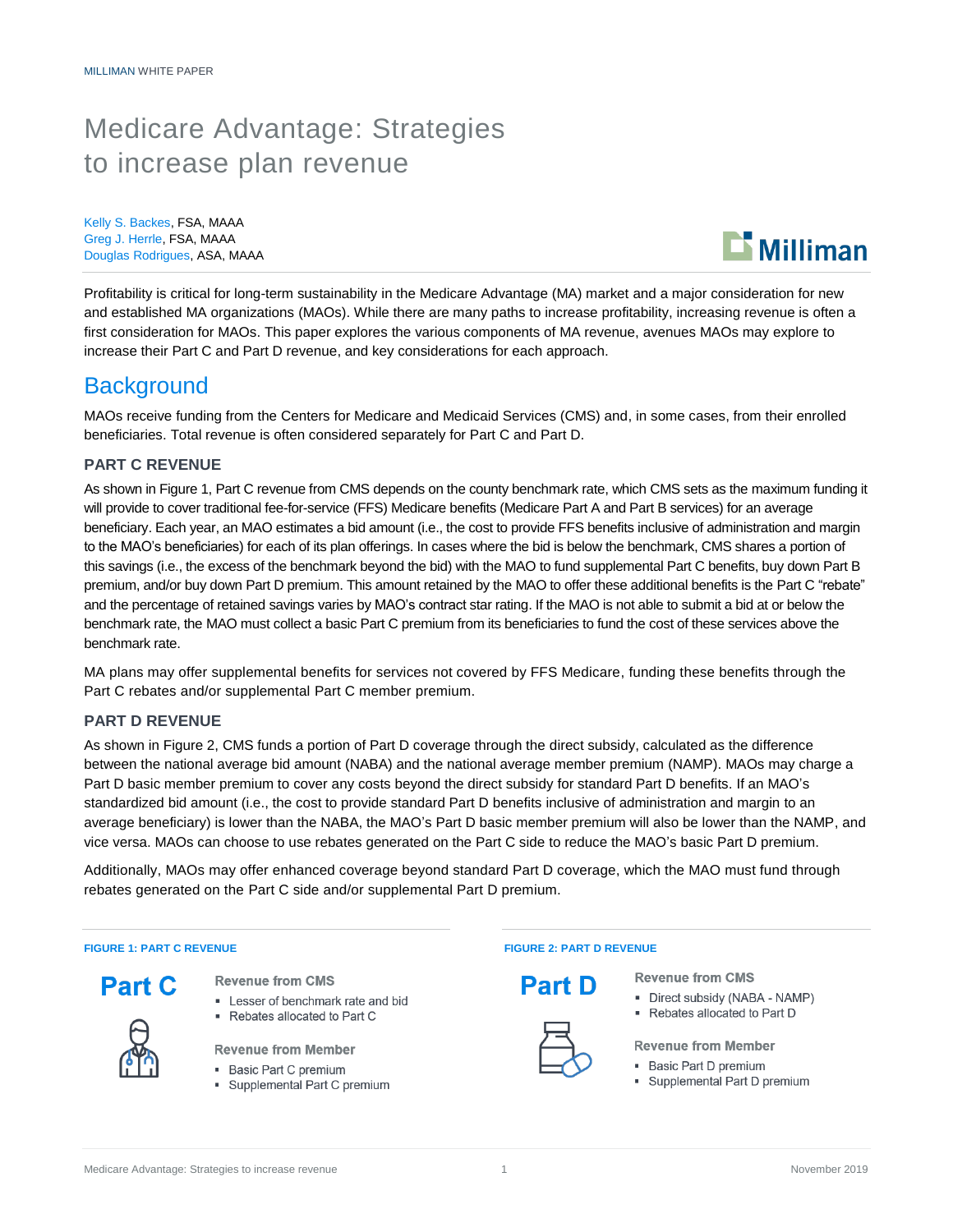### Revenue components

Total MAO revenue is determined by a number of components. Below we describe each of the components separately for Part C and Part D. Please see Appendix A and Appendix B for additional details regarding the calculation of actual and projected Part C and Part D revenue, respectively.

#### **PART C**

| <b>FIGURE 3: PART C REVENUE COMPONENTS</b><br><b>Benchmark Rate</b> | <b>PART C REVENUE FORMULA(S)</b><br>If the bid is less than the benchmark rate:                                                                 |  |
|---------------------------------------------------------------------|-------------------------------------------------------------------------------------------------------------------------------------------------|--|
| <b>Star Rating</b><br><b>Standardized A/B Bid</b>                   | Part C Revenue =<br>(Standardized Bid x Risk Score x MSP Factor x ISAR Factor)<br>+ Rebate Allocated to Part C<br>+ Supplemental Part C Premium |  |
| <b>Risk Score</b>                                                   | If the bid is greater than the benchmark rate:                                                                                                  |  |
| <b>MSP Factor</b>                                                   | Part C Revenue $=$<br>(Standardized Benchmark Rate)                                                                                             |  |
| <b>ISAR Factor</b><br>Part C Rebates Allocated to Part C            | x Risk Score x MSP Factor x ISAR Factor)<br>+ Basic Part C Premium<br>+ Supplemental Part C Premium                                             |  |
| <b>Basic Part C Premium</b>                                         |                                                                                                                                                 |  |
| <b>Supplemental Part C Premium</b>                                  |                                                                                                                                                 |  |

#### **Benchmark rate**

The benchmark rate represents the maximum revenue the government offers MAOs to provide FFS Medicare coverage in each county. CMS updated its methodology for calculating benchmark rates with the implementation of the Patient Protection and Affordable Care Act (ACA). This new methodology aligns county benchmark rates to each county's respective FFS Medicare projected costs. The new methodology also incorporates each MAO contract's star rating (discussed below), allowing MAOs with higher star ratings (4.0 and above) to realize quality bonus payments, increasing their benchmark rates. CMS caps an MAO's post-ACA benchmark rate at the corresponding pre-ACA benchmark rate in each county, trended to the current year. An MAO's overall benchmark rate reflects the member-weighted average of the county-level benchmark rates. The standardized benchmark rate is the benchmark rate adjusted from the plan's conversion factor—risk score times the Medicare Secondary Payer (MSP) factor—to a 1.00 conversion factor.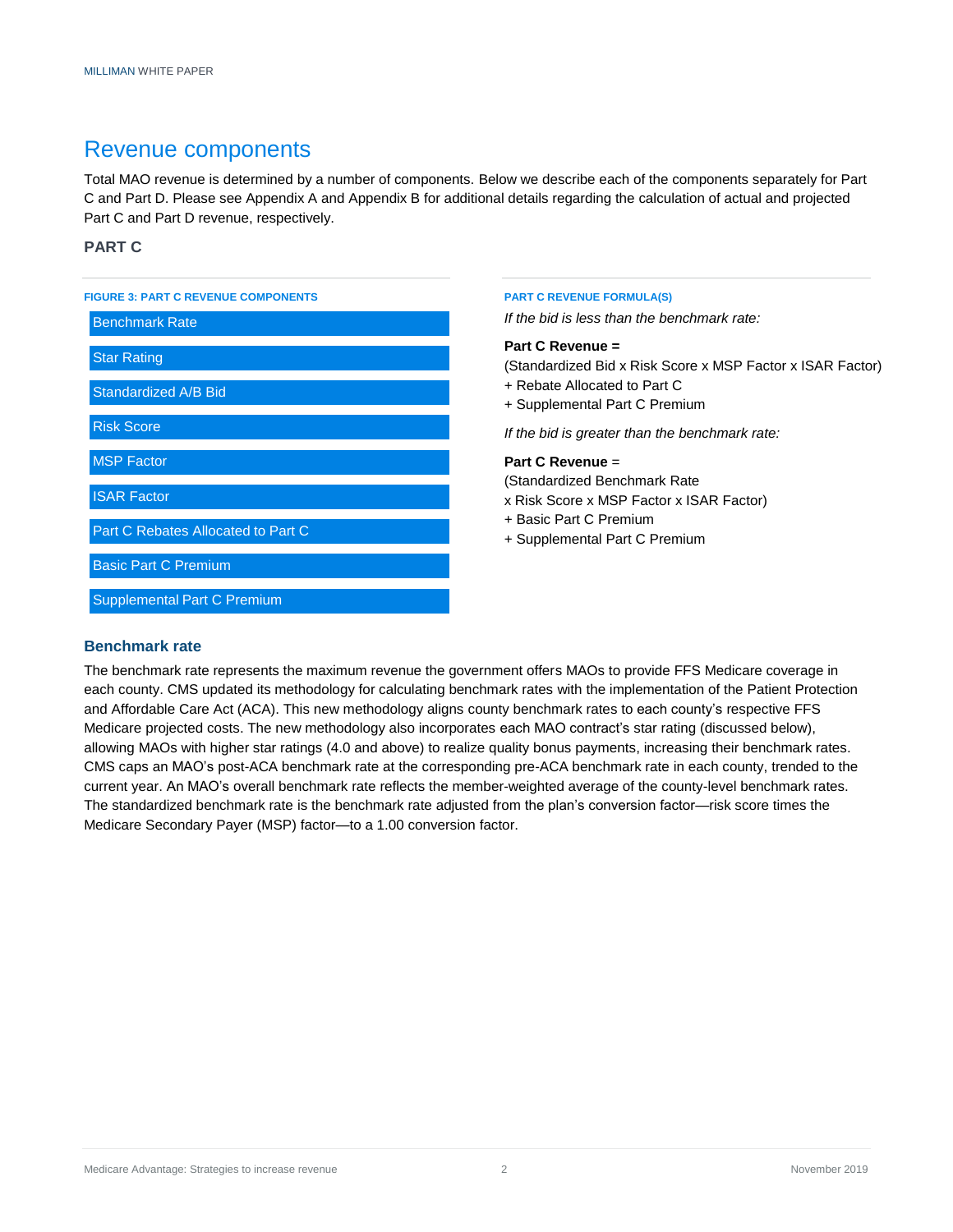#### **Star rating**

The ACA introduced star ratings as a means to align MA payments with measures of quality and performance. MAO contracts earn an overall star rating annually based on a number of underlying star measures, each of which falls into one of five broad categories: outcomes, intermediate outcomes, patient experience, access, and process. A contract's aggregate star rating can increase the MAO's benchmark rate and/or rebates, as shown in Figure 4.

#### **FIGURE 4: IMPACT OF STAR RATING ON BENCHMARK RATE AND REBATES**

| <b>Star Rating</b>        | Benchmark Rate Bonus* | Rebates %**<br>(% of Savings) |
|---------------------------|-----------------------|-------------------------------|
| 3.0 or lower              | $0\%$                 | 50%                           |
| 3.5                       | $0\%$                 | 65%                           |
| 4.0                       | 5%                    | 65%                           |
| 4.5 or higher             | 5%                    | 70%                           |
| <b>New/Low Enrollment</b> | 3.5%                  | 65%                           |

\*The bonus is double the percentage shown in this table for qualifying counties.

\*\*The rebate percentage is the portion of the difference between the benchmark rate and bid retained by the MAO.

#### **Standardized A/B bid amount**

MAOs project their revenue requirements to provide FFS Medicare benefits to their members, including medical, administrative, and margin components in their plan-specific bid forms. This revenue requirement represents the plan's bid. The standardized A/B bid is the plan's bid adjusted from the plan's conversion factor (risk score times the MSP factor) to a 1.00 conversion factor.

#### **Risk score**

The risk score represents the estimated morbidity for a given member, relative to the average morbidity of Medicare FFS members. CMS uses standardized risk score models to generate a member's risk score using the member's demographic information and prior year medical diagnoses. If the bid is less than the benchmark rate, the risk score applies to the standardized bid when calculating revenue. If the bid is greater than the benchmark rate, the risk score applies to the standardized benchmark rate when calculating revenue.

#### **MSP factor**

In certain cases, Medicare beneficiaries may have additional healthcare coverage beyond Medicare. The Medicare Secondary Payer (MSP) factor reduces the MAO's revenue payment, accounting for the MAO having reduced claim responsibility for a member with other coverage. If the bid is less than the benchmark rate, the MSP factor applies to the standardized bid when calculating revenue. If the bid is greater than the benchmark rate, the MSP factor applies to the standardized benchmark rate when calculating revenue.

#### **ISAR factor**

The intra-service area rate (ISAR) adjustment for a given county is the ratio of that county's benchmark rate to the composite benchmark rate for the plan's whole service area. This adjustment factor is applied to the plan A/B bid amount to determine the amount the MAO receives for members enrolled in a given county. That is, the ISAR factor adjusts the final composite payment received by the plan to account for variations in actual to expected membership mix by county.

#### **Part C rebates allocated to Part C**

CMS and the MAO share the excess of the benchmark rate beyond the bid (i.e., the "savings"). The Part C rebate is the portion the MAO retains and ranges from 50% to 70% of savings, as shown in Figure 4 above. MAOs must use Part C rebates to offer Part C supplemental benefits, reduce the member's Part B premium, or reduce the member's Part D premium. Part C rebates allocated to Part B and Part D premiums are generally not considered Part C revenue.

#### **Basic Part C premium**

If the standardized bid is greater than the standardized benchmark rate, the MAO must charge its members a basic Part C premium to cover the shortfall in CMS revenue relative to the estimated cost of offering traditional FFS benefits.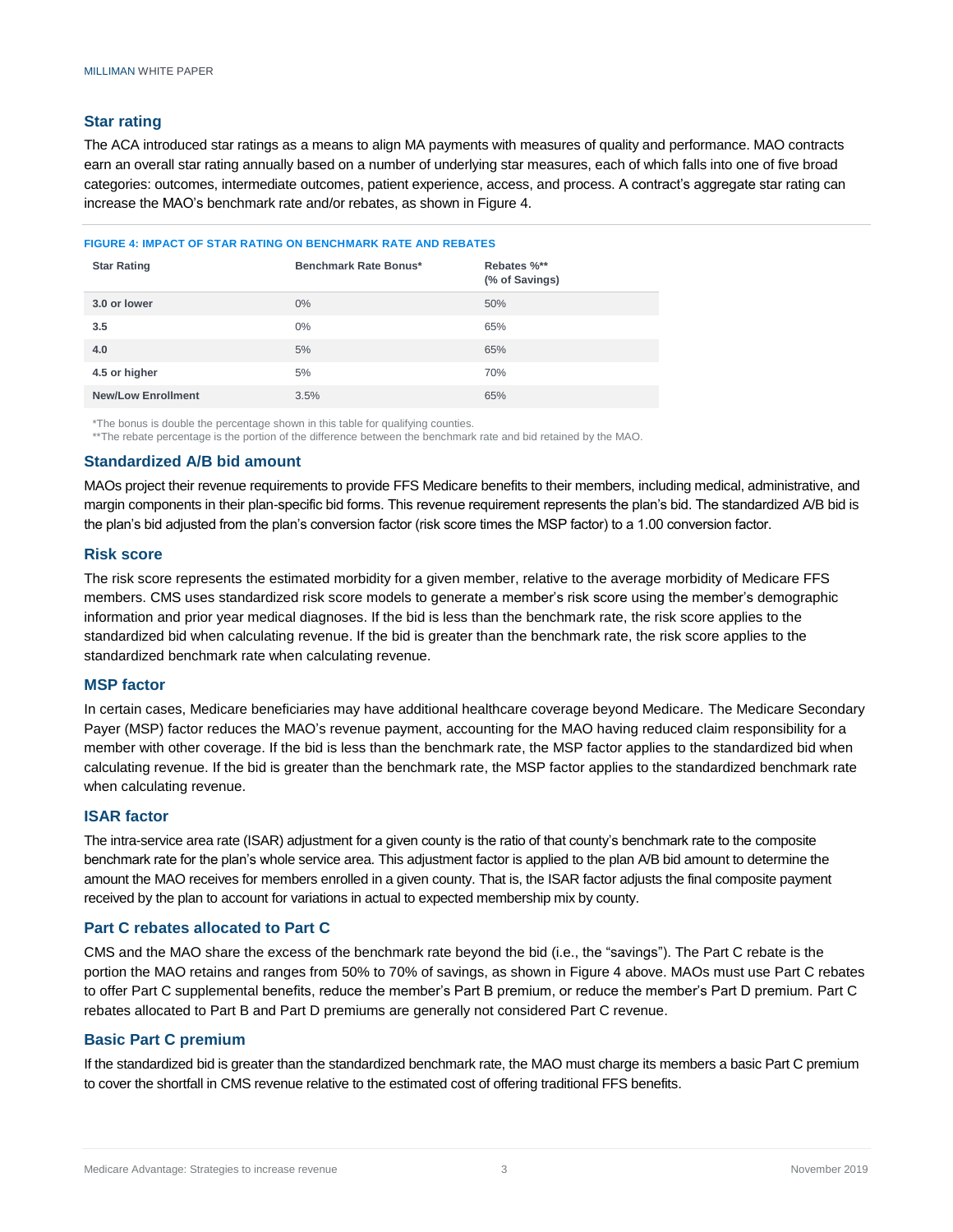#### **Supplemental Part C premium**

A supplemental revenue requirement results from an MAO offering supplemental coverage via reduced member cost sharing or additional benefits not covered by Medicare (e.g., vision hardware). An MAO can choose to buy down a portion or the entire supplemental revenue requirement with Part C rebates, if available. However, if the supplemental revenue requirement is greater than the available Part C rebates, the MAO must require a supplemental Part C member premium.

#### **PART D**

| <b>FIGURE 5: PART D REVENUE COMPONENTS</b> |  |  |
|--------------------------------------------|--|--|
| <b>Standardized Bid Amount</b>             |  |  |
| <b>National Average Bid Amount</b>         |  |  |
| National Average Member Premium            |  |  |
| <b>Direct Subsidy</b>                      |  |  |
| <b>Risk Score</b>                          |  |  |
| <b>Basic Part D Premium</b>                |  |  |
| <b>Supplemental Part D Premium</b>         |  |  |
| Part C Rebates Allocated to Part D         |  |  |

#### **FART D REVENUE FORMULA(S)**

*Total Part D Revenue:*

Part D Revenue = Risk-Adjusted Direct Subsidy + Basic Part D Premium + Supplemental Part D Premium *Where: Basic Part D Premium = Standardized Bid Amount – NABA + NAMP*

Risk-Adjusted Direct Subsidy = (Standardized Bid Amount x Risk Score) – Basic Part D Premium

#### **Standardized bid amount**

MAOs project their revenue requirements to provide standard Part D benefits to their members, including pharmacy, administrative, and margin components in their plan-specific bid forms. This revenue requirement represents the plan's bid amount. The standardized bid amount is the plan's bid amount adjusted from the plan's estimated risk score to a 1.00 risk score.

#### **Risk score**

The risk score represents the estimated morbidity for a given member, relative to the average morbidity across all Part D members. CMS uses standardized risk score models to generate a member's risk score using the member's demographic information and prior year medical diagnoses. The risk score adjusts the NABA when calculating an MAO's revenue. Note that CMS develops the Part D risk score separately from the Part C risk score.

#### **NABA**

CMS calculates the national average bid amount (NABA) as the member-weighted average of the standardized bid across all Part D plans. This amount is the same for all Part D plans.

#### **NAMP**

CMS calculates the national average member premium (NAMP) as 25.5% of the sum of the member-weighted average reinsurance payment amount and the NABA across all Part D plans. This amount is the same for all Part D plans.

#### **Direct subsidy**

CMS pays a direct subsidy to MAOs to subsidize the cost of standard Part D benefits. The standardized direct subsidy refers to the direct subsidy amount at a 1.00 risk score (i.e., the NABA minus the NAMP) and determines the plan's basic Part D premium (see below). The actual direct subsidy a plan receives reflects the risk score of the enrolled members by determining the total funding needed as the excess of the standardized bid multiplied by the actual risk score relative to the calculated basic Part D premium. As such, it reflects the morbidity of each MAO's enrolled population.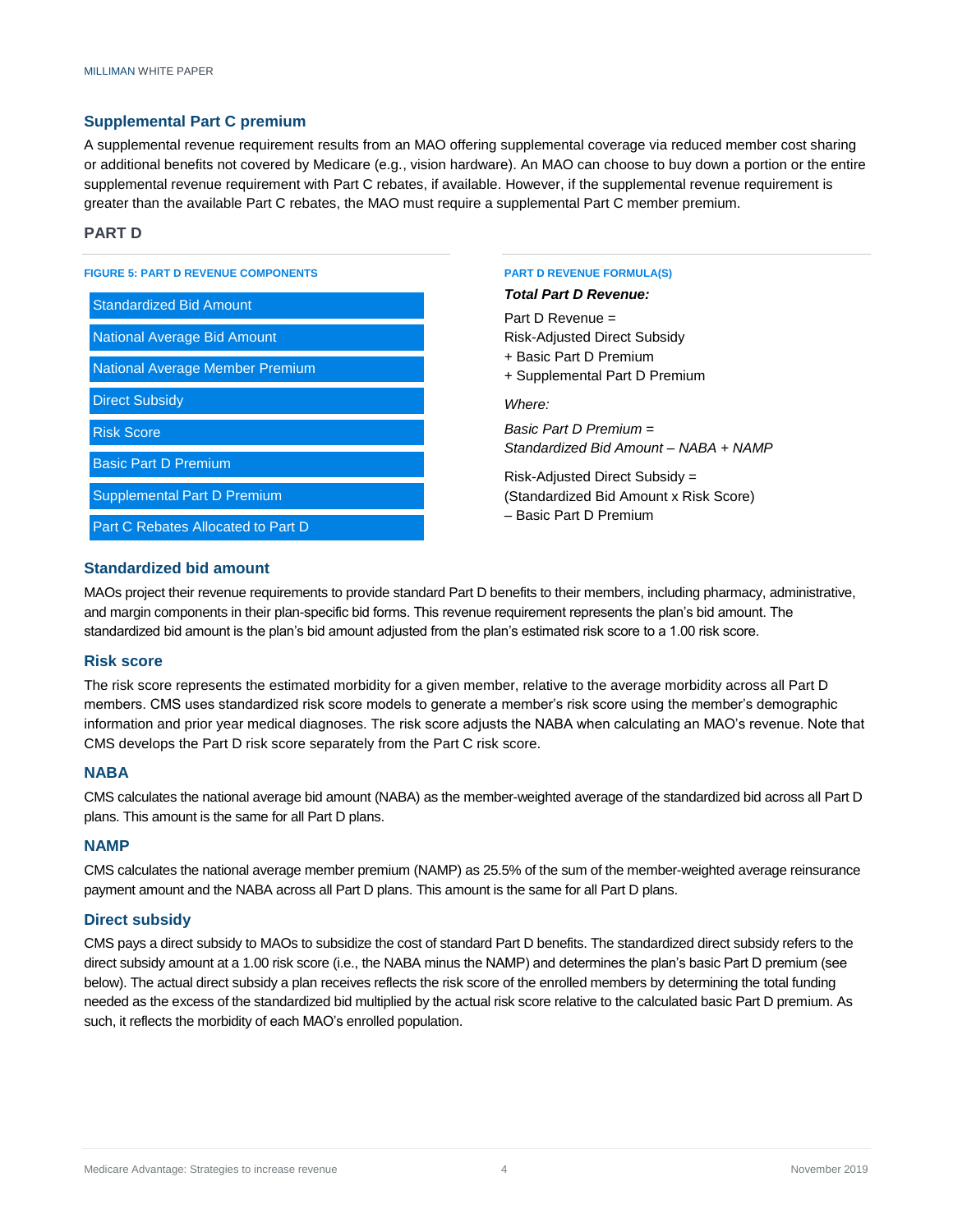#### **Basic Part D premium**

As is often the case, when the CMS direct subsidy amount is less than a plan's actual cost of providing standard Part D benefits, the MAO must charge its members a basic Part D member premium. However, MAOs may allocate Part C rebates to reduce, or eliminate, the basic Part D premium.

#### **Supplemental Part D premium**

MAOs can choose to offer additional benefits beyond standard Medicare Part D coverage. However, CMS does not provide additional revenue to offset the cost for these additional benefits. Therefore, MAOs must collect a Part D supplemental premium to cover the cost of these additional benefits. (The MAO may allocate Part C rebates to reduce this supplemental Part D premium.)

#### **Part C rebates**

As discussed above in the Part C section, MAOs may use Part C rebates to reduce the members' Part D premium. In this case, the MAO should treat the portion of Part C rebates used to buy down Part D premium as Part D revenue.

### Ways to increase revenue

In this section, we explore a number of ways an MAO could increase its Part C or Part D revenue. We describe each method below and identify considerations that should be deliberated prior to implementation. MAOs should evaluate these methodologies given their specific situations, as there is not a one-size-fits all strategy.

#### **PART C**

#### **Increase member premium**

MAOs receive a portion of any bid savings (i.e., the rebate) to help cover the cost of supplemental benefits. However, for each \$1.00 of savings MAOs generate, they only receive \$0.50 to \$0.70, as rebates depend on their star ratings. Charging a higher member premium will increase revenue, on a dollar-for-dollar basis, and reduce the need for rebates.

**Considerations:** This approach may reduce the plan's competitive position within its service area and could result in lower membership. MAOs should consider the sensitivity of their target markets to premium changes. Members located in competitive or saturated markets are more likely to react adversely to premium increases because they have a wider variety of plan options from which to select. Plans with a zero-dollar premium should be particularly aware of the implications of increasing the premium. 1



#### **Increase morbidity of population**

Targeting members with higher morbidities will likely result in higher risk scores and CMS risk-adjusted revenue payments.

**Considerations:** Members with higher morbidity will have higher claim costs, which may offset increases in revenue received due to higher risk scores or result in reduced profitability. MAOs should also consider the opportunity for care management activities in populations with higher risk scores.

| <b>Benchmark</b><br>Rate                        | <b>Star Rating</b>             | Standardized<br>A/B Bid           |
|-------------------------------------------------|--------------------------------|-----------------------------------|
| <b>Risk Score</b>                               | <b>MSP Factor</b>              | <b>ISAR Factor</b>                |
| <b>Part C Rebates</b><br>Allocated to<br>Part C | <b>Basic Part C</b><br>Premium | Supplemental<br>Part C<br>Premium |

1 Piper, B.J. & Gabe, M.L. (April 2019). Hang on Tight! Why Maintaining a Zero-Dollar Plan Is Worth the Effort. Milliman White Paper. Retrieved November 20, 2019, from [http://assets.milliman.com/ektron/zero-dollar-ma-pd-premium-plan.pdf.](http://assets.milliman.com/ektron/zero-dollar-ma-pd-premium-plan.pdf)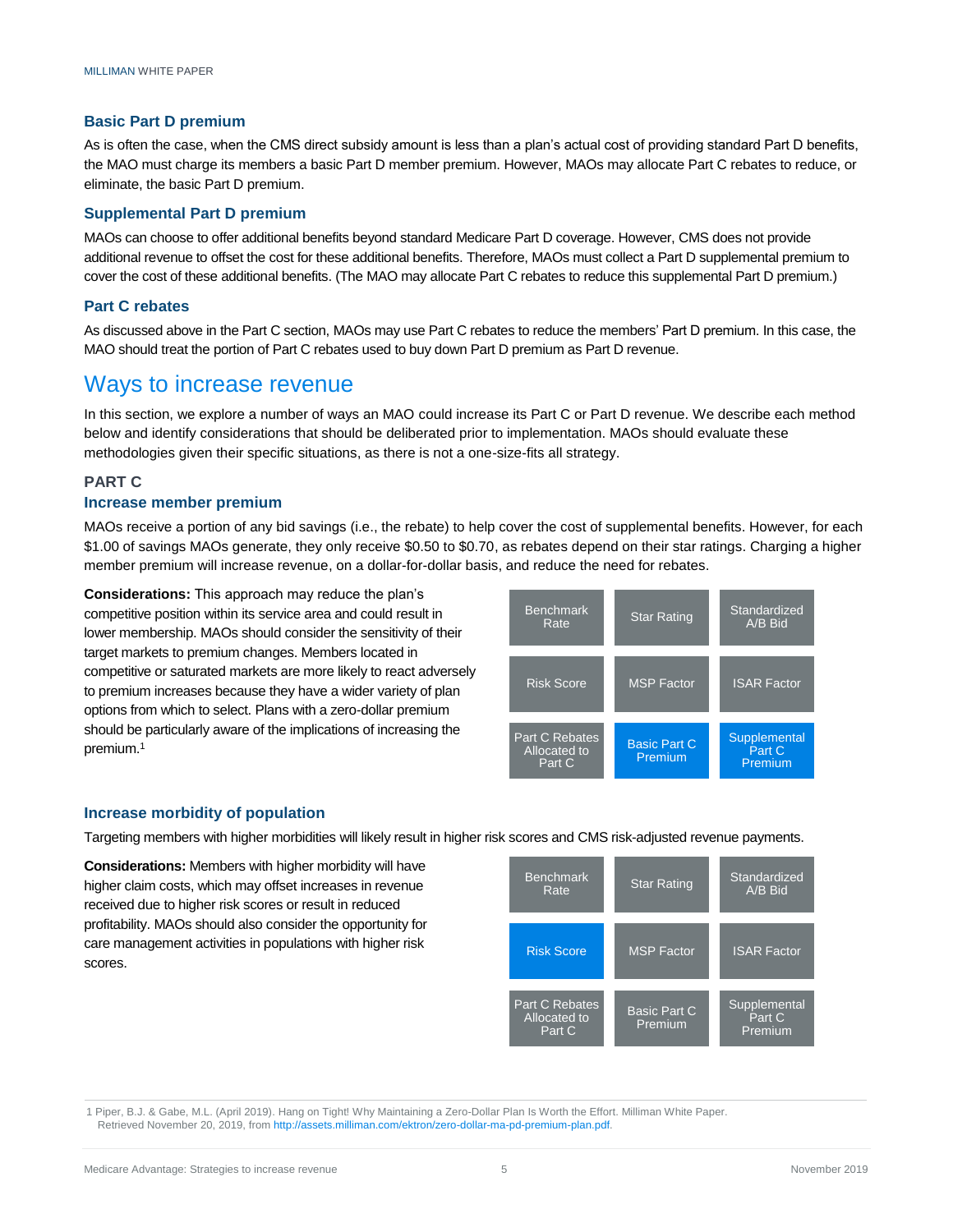#### **Increase accuracy and completeness of risk scores**

Increasing the accuracy and completeness of risk scores, via comprehensive risk score coding efforts and proper documentation and submission of risk adjustment data, may result in higher risk scores and CMS risk-adjusted revenue payments for the subsequent year. Improvements in the accuracy and completeness of risk scores and corresponding revenue payments do not increase claim costs. Successful coding programs often incorporate medical record reviews, health risk assessments, and analyses to identify inaccurate or incomplete diagnoses from one diagnosis period to the next.

**Considerations:** The initiatives necessary to improve the accuracy and completeness of risk scores will require an increase in administrative costs and engagement from many areas across the organization. Additionally, MAOs may consider modifying their provider contractual payments to ensure the interest of all parties are appropriately aligned. Risk score coding efforts may yield diminishing returns in risk scores and additional revenue for MAOs with established initiatives already in place. As with all risk score coding practices, the MAO should ensure sufficient documentation to support all submitted diagnoses and the final risk scores.



#### **Decrease MSP penalty: Fix errors in MSP member identification file**

Reviewing and correcting any errors in an MAO's MSP member identification file (which CMS releases monthly) will result in increased revenue for any members who are incorrectly reported as MSP and corrected to be non-MSP. MAOs allocating resources to review these files may find members they feel CMS incorrectly flagged as MSP. If an incorrectly flagged member is reported appropriately, the MAO should expect to see an increase in revenue due to the removal of the member's MSP penalty factor.

**Considerations:** Reviewing and correcting monthly MSP member identification files requires resources and may result in an increase in administrative expenses. Additionally, the review should consider all types of errors, including correcting members currently listed as non-MSP to MSP, if appropriate, potentially resulting in a revenue reduction.



#### **Reduce supplemental benefits**

Reducing supplemental benefits will result in a direct increase to CMS revenue when keeping member premium constant. The MAO receives the bid plus only a portion of the savings between the bid and the benchmark. MAOs can maximize their CMS revenue by increasing bids to hit the benchmark rate. Because rebates fund supplemental benefits, an MAO can increase the bid by reducing or eliminating supplemental benefits. In this situation, bid form mechanics force the retention rate (allowance for administrative expenses and margin) to increase.

**Considerations:** Reducing supplemental benefits will likely decrease the market positioning and competitiveness of a plan. Additionally, any margin increases must still meet CMS requirements per the bid instructions.

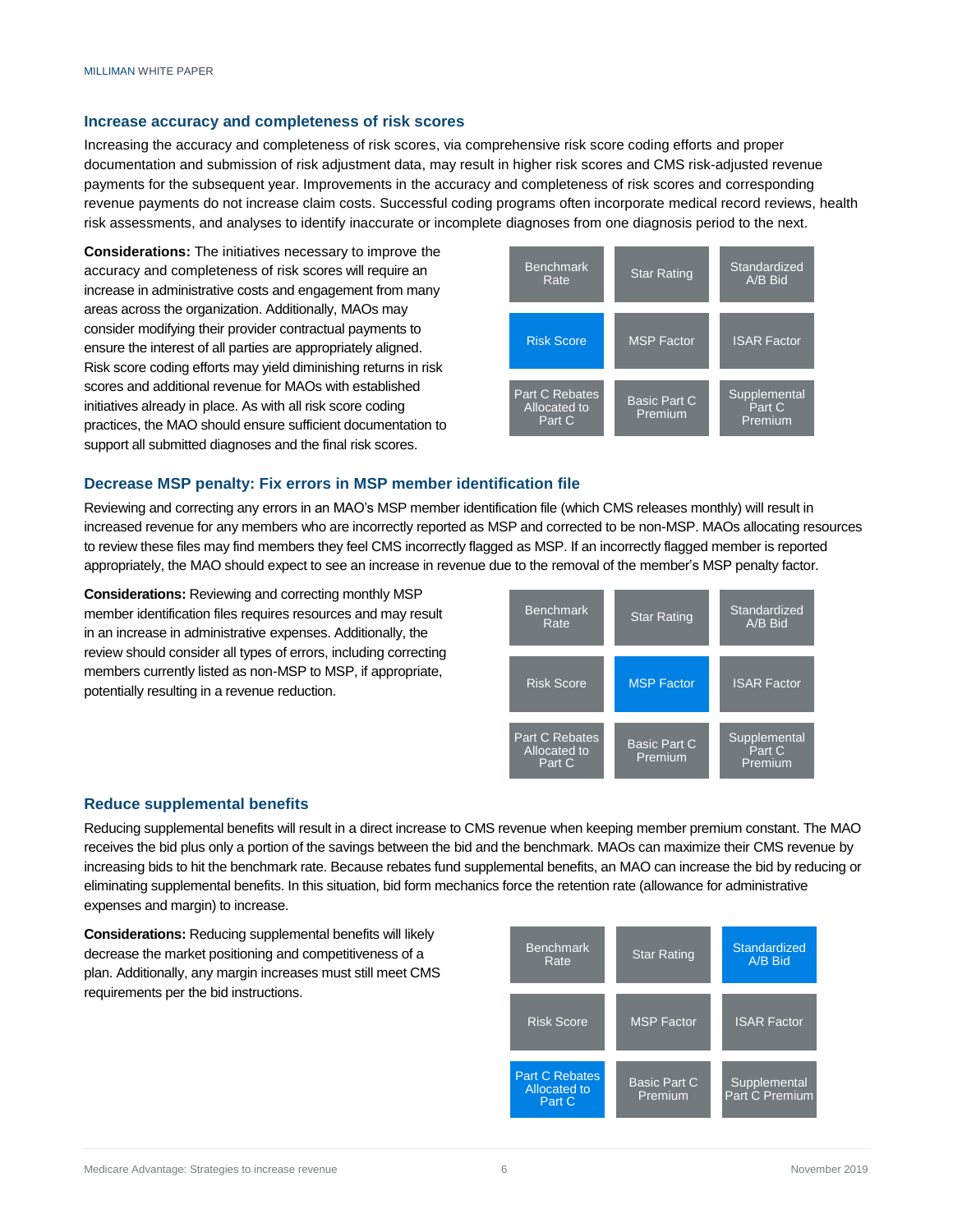#### **Increase star rating**

Increasing a contract's star rating from less than 4.0 stars or new or low enrollment status to at least 4.0 stars will directly increase CMS revenue in most cases. Contracts with 4.0 star ratings and above receive quality bonus adjustments increasing the benchmark rates by 5% (or 10% in a qualifying county). Plans also receive an additional 15% and 5% of savings (plan benchmark less plan bid) when their star ratings increase from 3.0 to 3.5 and from 4.0 to 4.5, respectively.

**Considerations:** Initiatives to improve star ratings are often resource-intensive and result in increases in administrative expenses. Additionally, the revenue impact of star rating improvements may be dampened or even nonexistent for counties where the benchmark is already at the pre-ACA rate cap. However, the benefit of an increased star rating generally outweighs these considerations.



#### **Target qualifying counties (double bonus counties)**

Attracting members in qualifying counties will directly increase CMS revenue in many cases relative to the underlying population cost. CMS offers higher star rating incentives to qualifying counties—those counties with lower than average costs, high MA penetration rates, and designated as urban floors. The star rating bonus in qualifying counties is double the bonus in all other non-qualifying counties (i.e., 10% bonus for 4.0+ star plans).

**Considerations:** The revenue impact of qualifying counties may be dampened or even nonexistent for counties where the benchmark is already at the pre-ACA rate cap. Further, there will be no benchmark rate increase for contracts with less than 4.0 stars, as there is no bonus amount. Careful consideration should be given when entering into any new county to consider factors such as network adequacy, provider contracting terms, medical management capabilities, relativity of costs to the benchmark, and competition.

| <b>Benchmark</b><br>Rate                 | <b>Star Rating</b>             | Standardized<br>A/B Bid           |
|------------------------------------------|--------------------------------|-----------------------------------|
| <b>Risk Score</b>                        | <b>MSP Factor</b>              | <b>ISAR Factor</b>                |
| Part C Rebates<br>Allocated to<br>Part C | <b>Basic Part C</b><br>Premium | Supplemental<br>Part C<br>Premium |

#### **Target counties below the pre-ACA cap**

Attracting membership from counties with benchmark rates below the pre-ACA cap maximizes potential revenue increases from star ratings and qualifying counties.

**Considerations:** Careful consideration should be given when entering into any new county, as discussed in the prior item.

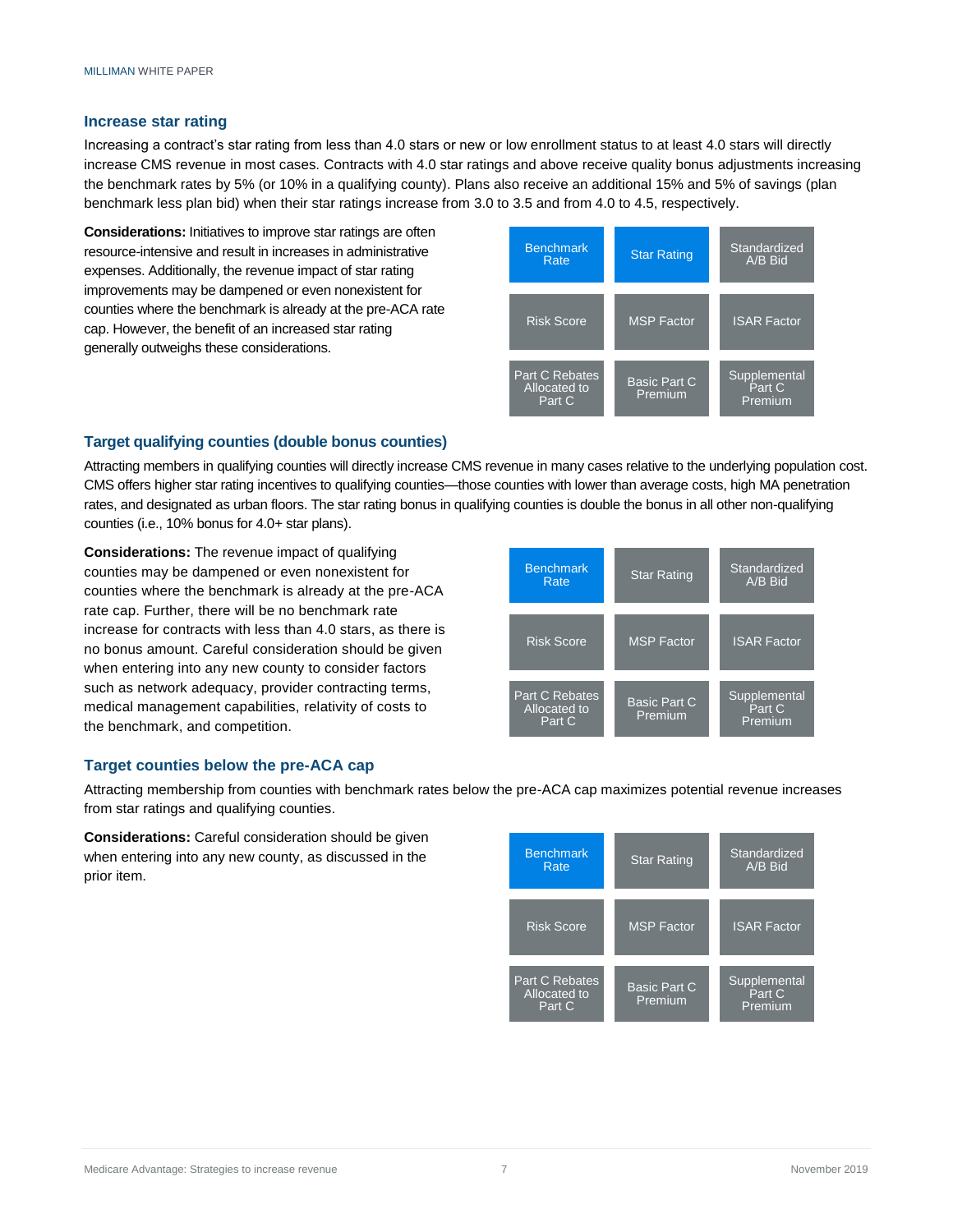#### **Increase ESRD member identification**

Appropriately identifying existing members as end-stage renal disease (ESRD) directly increases the CMS revenue. MAOs receive a significantly higher benchmark rate for ESRD-identified members compared to the benchmark rate for non-ESRD beneficiaries.

**Considerations:** Reviewing existing membership to determine ESRD status requires resources and may result in an increase in administrative expenses. Given these members are already covered by the MAO, this approach will not increase the MAOs underlying medical costs.



#### **Maximize premium levels during rebate reallocation**

MAOs have the ability to modify their prescription drug (MA-PD) plan premiums and supplemental benefits during the rebate reallocation process if the actual direct subsidy amount deviates from their initial June submission estimates. If their direct subsidy estimates are lower than the actual amount, MAOs should add Part C supplemental benefits to their plans to prevent reductions in their premium levels. Alternatively, if their direct subsidy estimates are higher than the actual amount, MAOs should increase their Part C premiums, rather than reducing their Part C supplemental benefits, to ensure they are maximizing their revenue amounts.

**Considerations:** While there is some opportunity to be revenue-efficient during the rebate reallocation process, the overall impact is generally small. MAOs should primarily aim to bid using their best estimates of the direct subsidy. Additionally, MAOs should consider the effects this will have on their competitive positions in the market. Increasing premiums in saturated service areas, even by a nominal amount, could adversely affect the MAO's membership.



#### **Reduce or eliminate bad debt premium**

Members are obligated to pay a premium to the MAO if they sign up for coverage in one of their plans. However, if the member does not pay the premium, it is recorded as bad debt and added to the plan administrative expenses. MAOs should follow up with members who are not paying their premiums to help reduce their bad debt expenses.

**Considerations:** The MAO should consider the size of the plan and expected net premium collection levels that will result from a bad debt collection program.

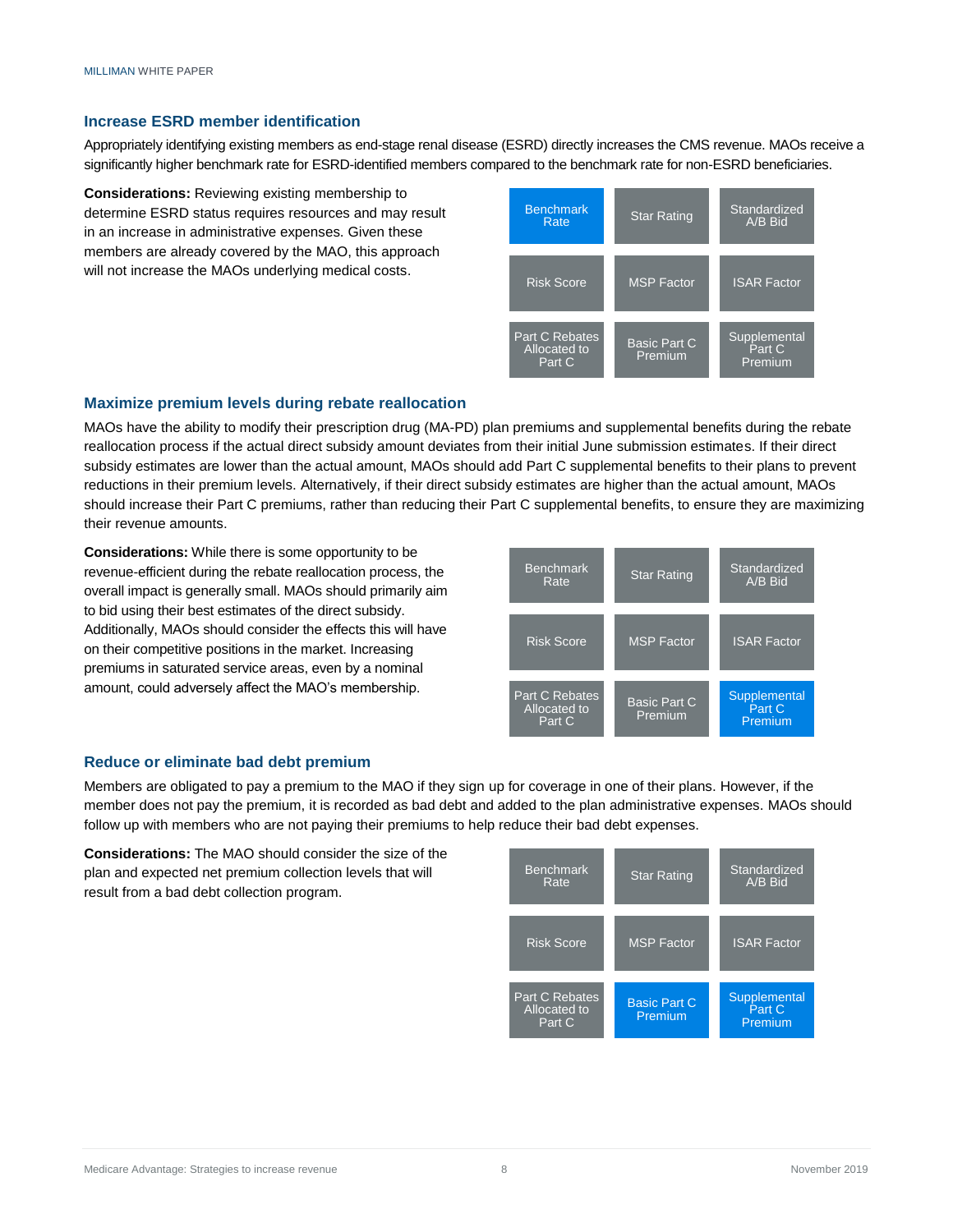### **PART D Increase member premium**

Charging a higher member premium will directly increase revenue.

**Considerations:** This approach may reduce the plan's competitive position within its service area and could result in lower membership (i.e., less non-low-income membership if the basic Part D premium is below the LIB, and less total membership if the basic Part D premium is above the LIB). MAOs should consider the sensitivity of their target markets to premium changes. Members located in competitive or saturated markets are more likely to react adversely to premium increases because they have a wider variety of plan options from which to select. However, for plans with a high concentration of lowincome members, increasing the basic Part D premium to the LIB will maximize the CMS subsidy, while having no impact on most members.



#### **Increase morbidity of population**

Targeting members with higher morbidities will likely result in higher risk scores and CMS risk-adjusted direct subsidy revenue payments.

**Considerations:** Members with higher morbidity will have higher claim costs, which may offset increases in revenue received due to higher risk scores or result in reduced profitability. MAOs should also consider the opportunity for care management activities in populations with higher risk scores.

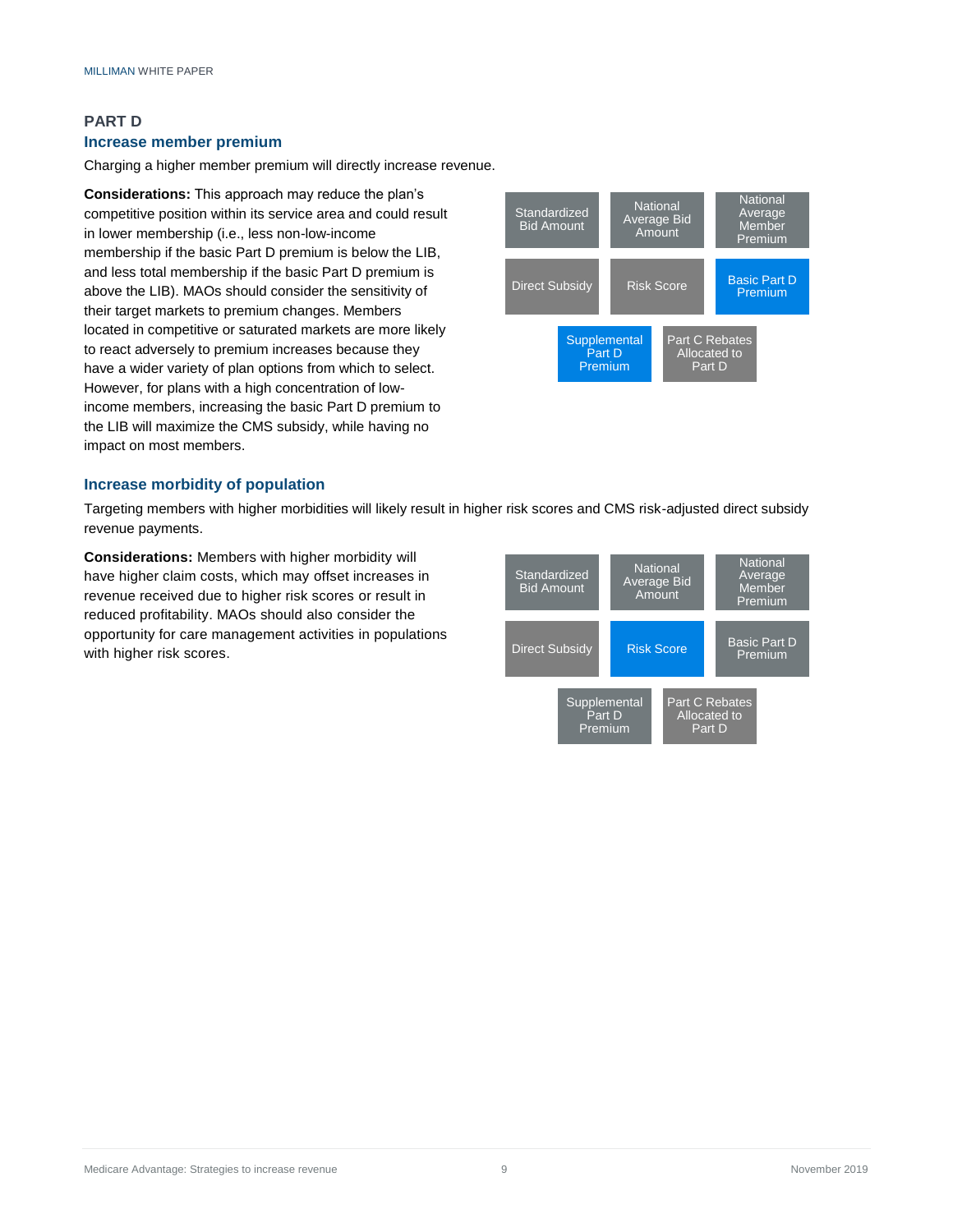#### **Increase accuracy and completeness of risk scores**

Increasing the accuracy and completeness of risk scores, via comprehensive risk score coding efforts and proper documentation and submission of risk adjustment data, may result in higher risk scores and CMS risk-adjusted revenue payments for the subsequent year. Improvements in the accuracy and completeness of risk scores and corresponding revenue payments do not increase claim costs. Successful coding programs often incorporate medical record reviews, health risk assessments, and analyses to identify inaccurate or incomplete diagnoses from one diagnosis period to the next.

**Considerations:** The initiatives necessary to improve the accuracy and completeness of risk scores will likely require an increase in administrative costs and will require buy-in and engagement from many areas across the organization, as well as providers. Additionally, MAOs may consider modifying their provider contractual payments to ensure the interests of all parties are appropriately aligned. Risk score coding efforts may yield diminishing returns in risk scores and additional revenue for MAOs with established initiatives already in place. Additionally, Part D coding improvement efforts may not be as lucrative as Part C coding improvement efforts, because Part D revenue is typically much smaller than Part C and Part D risk scores are based on medical diagnoses, with potentially less of a direct correlation to Part D risk scores than Part C risk scores.



#### **Reduce or eliminate bad debt premium**

Members are obligated to pay a premium to the MAO if they sign up for coverage in one of their plans. However, if the member does not pay the premium, this is recorded as bad debt and added to the plan administrative expenses. MAOs should follow up with members who are not paying their premiums to help reduce their bad debt expenses.

**Considerations:** The MAO should consider the size of the plan and expected net premium collection levels that will result from a bad debt collection program.

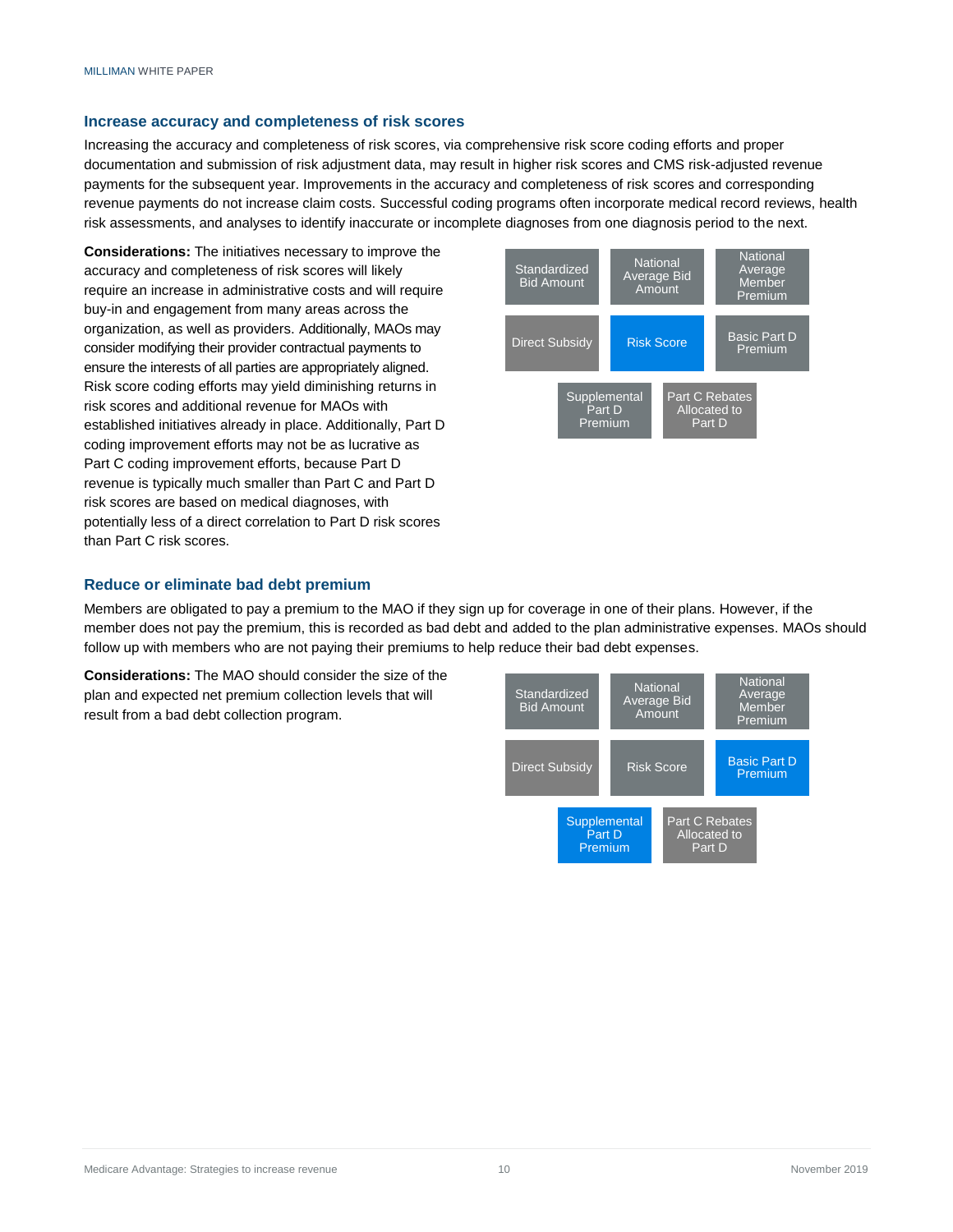### Final takeaways and conclusions

MAOs face the same challenge as many businesses: increase revenue while decreasing expenses to maximize profitability, while at the same time growing membership. As we have shown, there are many components and approaches to increasing revenue in the MA market. As with any decision an MAO makes, it is important to consider the implementation costs, ongoing efforts, and expected revenue gain for each initiative. Successful MAOs efficiently balance many of these revenue components, while also leveraging their resources to control expenses and grow membership. The complexity of the MA bidding process and revenue formula highlights the need for expertise in bid development, revenue management, and reporting processes. MAOs must ensure that the chosen pathways to increase revenue do not ultimately increase expenses or further reduce revenue in other aspects of their business.

### Qualifications and caveats

Please note the opinions stated in this article are those of the authors and do not represent the viewpoint of Milliman.

Guidelines issued by the American Academy of Actuaries require actuaries to include their professional qualifications in all actuarial communications. Kelly S. Backes, Greg J. Herrle, and Douglas Rodrigues are members of the American Academy of Actuaries and meet the qualification standards for sharing the information in this article. To the best of their knowledge and belief, this information is complete and accurate.

This information is intended to provide a discussion of strategies MAOs could employ to increase their revenue and key advantages and disadvantages of each. The list of methodologies discussed in this article, as well as the advantages and disadvantages, are not exhaustive and careful consideration should to be given to unintended impacts of each methodology. This information may not be appropriate, and should not be used, for other purposes. Milliman does not intend to benefit and assumes no duty of liability to parties who receive this information. Any recipient of this information should engage qualified professionals for advice appropriate to its own specific needs.

# **Li** Milliman

Milliman is among the world's largest providers of actuarial and related products and services. The firm has consulting practices in life insurance and financial services, property & casualty insurance, healthcare, and employee benefits. Founded in 1947, Milliman is an independent firm with offices in major cities around the globe.

[milliman.com](http://www.milliman.com/)

#### **CONTACT**

Kelly S. Backes [kelly.backes@milliman.com](mailto:kelly.backes@milliman.com)

Greg J. Herrle [gregory.j.herrle@milliman.com](mailto:greg.herrle@milliman.com)

Douglas Rodrigues [douglas.rodrigues@milliman.com](mailto:douglas.rodrigues@milliman.com)

© 2019 Milliman, Inc. All Rights Reserved. The materials in this document represent the opinion of the authors and are not representative of the views of Milliman, Inc. Milliman does not certify the information, nor does it guarantee the accuracy and completeness of such information. Use of such information is voluntary and should not be relied upon unless an independent review of its accuracy and completeness has been performed. Materials may not be reproduced without the express consent of Milliman.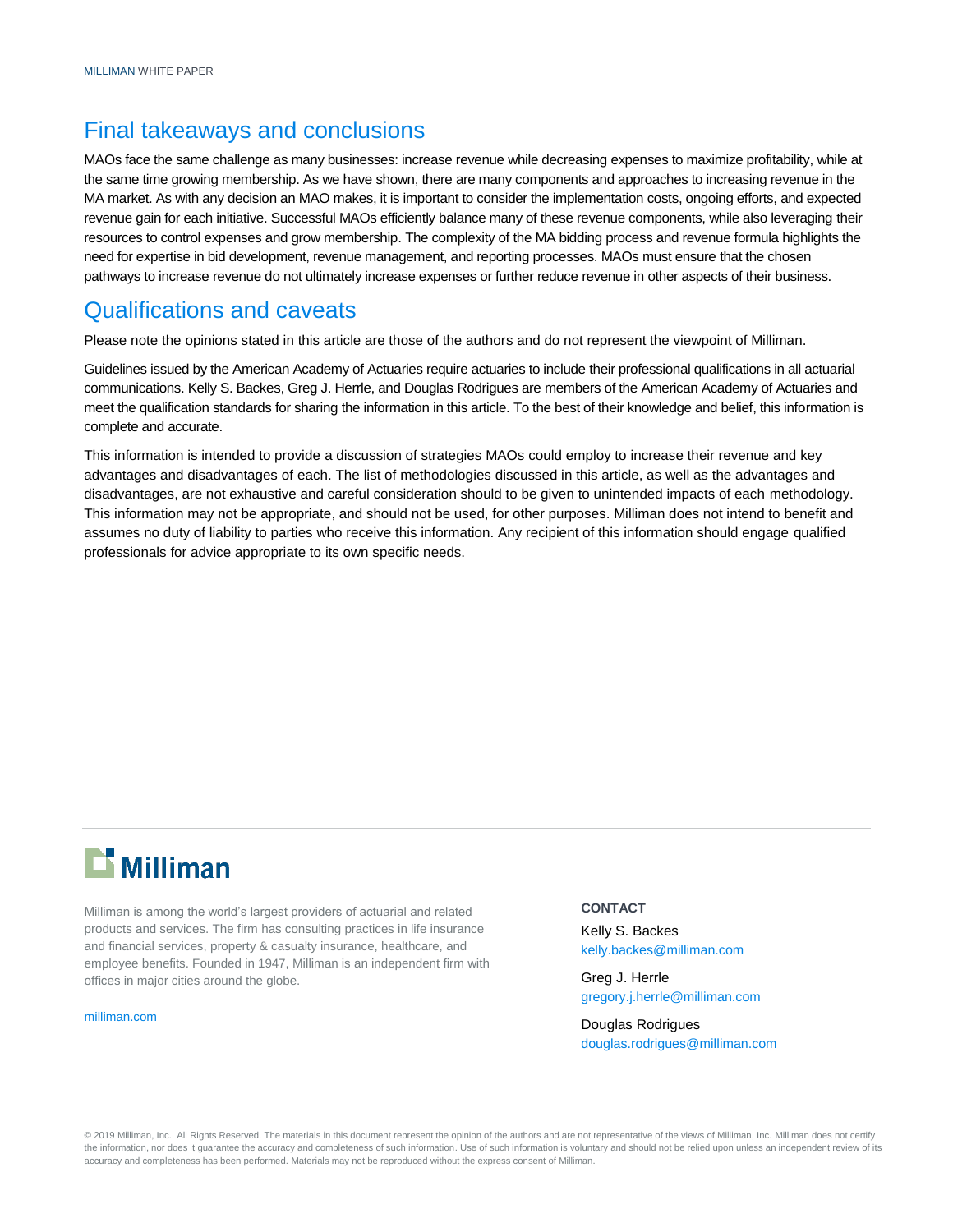# Appendix A: Calculation of Medicare Part C Revenue

### Projected (Bid) Part C Revenue

#### **TOTAL PART C REVENUE**

 $=$  Part C Revenue from CMS<sup>1</sup> + Part C Revenue from **Beneficiary** 

#### **Part C Revenue from CMS<sup>1</sup>**

= Plan A/B Bid Amount - Basic Member Premium + Part C Rebates Allocated to Reduce A/B Cost Sharing + Part C Rebates Allocated to Other A/B Mandatory Supplemental Benefits

#### **Part C Revenue from Beneficiary**

- = Rounded MA Premium (excl. Opt. Suppl.)
- **Plan A/B Bid Amount:**  MA Worksheet 5, Section II, Item 7
- **Basic Member Premium:** MA Worksheet 5, Section III, Item 3
- **Part C Rebate Allocated to Reduce A/B Cost Sharing:** MA Worksheet 6, Section III B, Item 2
- **Part C Rebate Allocated to Other A/B Mandatory Supplemental Benefits:**

MA Worksheet 6, Section III B, Item 3

 **Rounded MA Premium (excl. Opt. Suppl.):** MA Worksheet 6, Section III C, Item 6

### Actual (MMR<sup>2</sup> and Bid) Part C Revenue

#### **TOTAL PART C REVENUE**

 $=$  Part C Revenue from CMS<sup>1</sup> + Part C Revenue from **Beneficiary** 

#### **Part C Revenue from CMS<sup>1</sup>**

= Monthly Payment/Adjustment Amount Part A/B - Part C Basic Premium Part A/B

#### **Part C Revenue from Beneficiary**

- = Rounded MA Premium (excl. Opt. Suppl.)
- **Monthly Payment/Adjustment Amount Part A:**  MMR Files Position 126-134
- **Monthly Payment/Adjustment Amount Part B:**  MMR Files Position 135-143
- **Part C Basic Premium Part A:**  MMR Files Position 199-206
- **Part C Basic Premium Part B:**  MMR Files Position 207-214
- **Rounded MA Premium (excl. Opt. Suppl.):** MA Worksheet 6, Section III C, Item 6

<sup>1</sup> Values should be reduced by 2% if calculating post-sequestered revenue amounts.

<sup>2</sup> Positions in Monthly Membership Detail Data File (MMR) are based on the layout provided in the Plan Communications User Guide for Medicare Advantage Prescription Drug plans, version 13.0, released February 28, 2019.